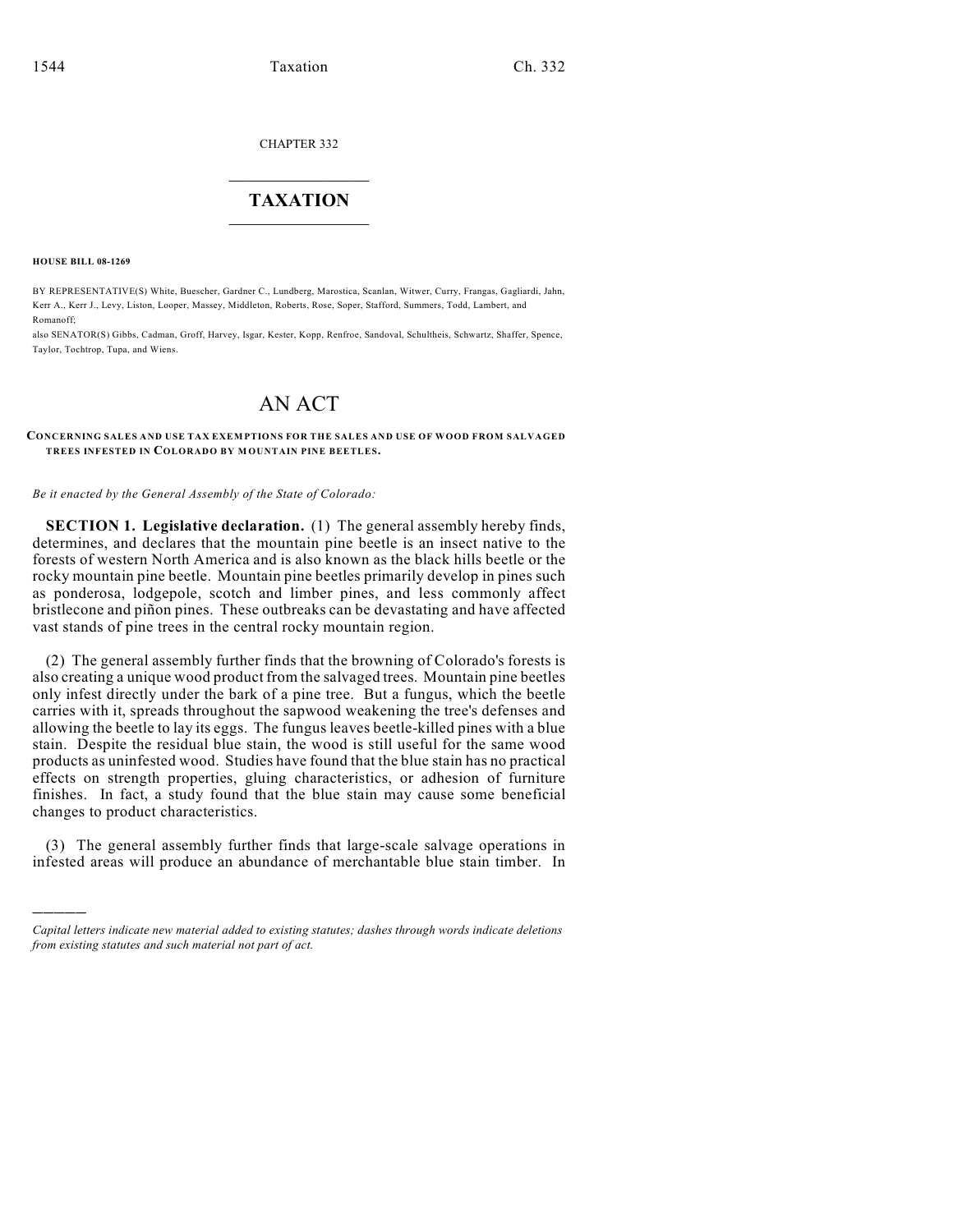order to keep stable prices and minimize timber losses, new uses and markets for this timber must be identified.

(4) It is therefore the intent of the general assembly in enacting this section to provide Colorado with incentives to use the unique wood product from salvaged trees killed in Colorado by mountain pine beetles.

**SECTION 2.** Part 7 of article 26 of title 39, Colorado Revised Statutes, is amended BY THE ADDITION OF A NEW SECTION to read:

**39-26-723. Colorado pine beetle products - repeal.** (1) FOR FISCAL YEARS COMMENCING ON OR AFTER JULY 1, 2008, BUT PRIOR TO THE FISCAL YEAR COMMENCING ON JULY 1, 2013, THERE SHALL BE EXEMPT FROM TAXATION UNDER THE PROVISIONS OF PARTS 1 AND 2 OF THIS ARTICLE ALL SALES, STORAGE, AND USE OF WOOD FROM SALVAGED TREES KILLED OR INFESTED IN COLORADO BY MOUNTAIN PINE BEETLES, INCLUDING BUT NOT LIMITED TO PRODUCTS SUCH AS LUMBER, FURNITURE BUILT FROM THE SALVAGED TREES, AND WOOD CHIPS OR WOOD PELLETS GENERATED FROM THE SALVAGED TREES.

(2) FOR PURPOSES OF THE EXEMPTION SPECIFIED IN SUBSECTION (1) OF THIS SECTION, A WHOLESALER SHALL CERTIFY ON A FORM PRESCRIBED BY THE DEPARTMENT OF REVENUE THAT A PRODUCT IS FROM SALVAGED TREES KILLED OR INFESTED IN COLORADO BY MOUNTAIN PINE BEETLES.

(3) THIS SECTION IS REPEALED, EFFECTIVE JULY 1, 2014.

**SECTION 3.** 29-2-105 (1) (d), Colorado Revised Statutes, is REPEALED AND REENACTED, WITH AMENDMENTS, to read:

**29-2-105. Contents of sales tax ordinances and proposals.** (1) The sales tax ordinance or proposal of any incorporated town, city, or county adopted pursuant to this article shall be imposed on the sale of tangible personal property at retail or the furnishing of services, as provided in paragraph (d) of this subsection (1). Any countywide or incorporated town or city sales tax ordinance or proposal shall include the following provisions:

(d) (I) A PROVISION THAT THE SALE OF TANGIBLE PERSONAL PROPERTY AND SERVICES TAXABLE PURSUANT TO THIS ARTICLE SHALL BE THE SAME AS THE SALE OF TANGIBLE PERSONAL PROPERTY AND SERVICES TAXABLE PURSUANT TO SECTION 39-26-104, C.R.S., EXCEPT AS OTHERWISE PROVIDED IN THIS PARAGRAPH (d). THE SALE OF TANGIBLE PERSONAL PROPERTY AND SERVICES TAXABLE PURSUANT TO THIS ARTICLE SHALL BE SUBJECT TO THE SAME SALES TAX EXEMPTIONS AS THOSE SPECIFIED IN PART 7 OF ARTICLE 26 OF TITLE 39, C.R.S.; EXCEPT THAT THE SALE OF THE FOLLOWING MAY BE EXEMPTED FROM A TOWN, CITY, OR COUNTY SALES TAX ONLY BY THE EXPRESS INCLUSION OF THE EXEMPTION EITHER AT THE TIME OF ADOPTION OF THE INITIAL SALES TAX ORDINANCE OR RESOLUTION OR BY AMENDMENT THERETO:

(A) THE EXEMPTION FOR SALES OF MACHINERY OR MACHINE TOOLS SPECIFIED IN SECTION 39-26-709 (1), C.R.S.;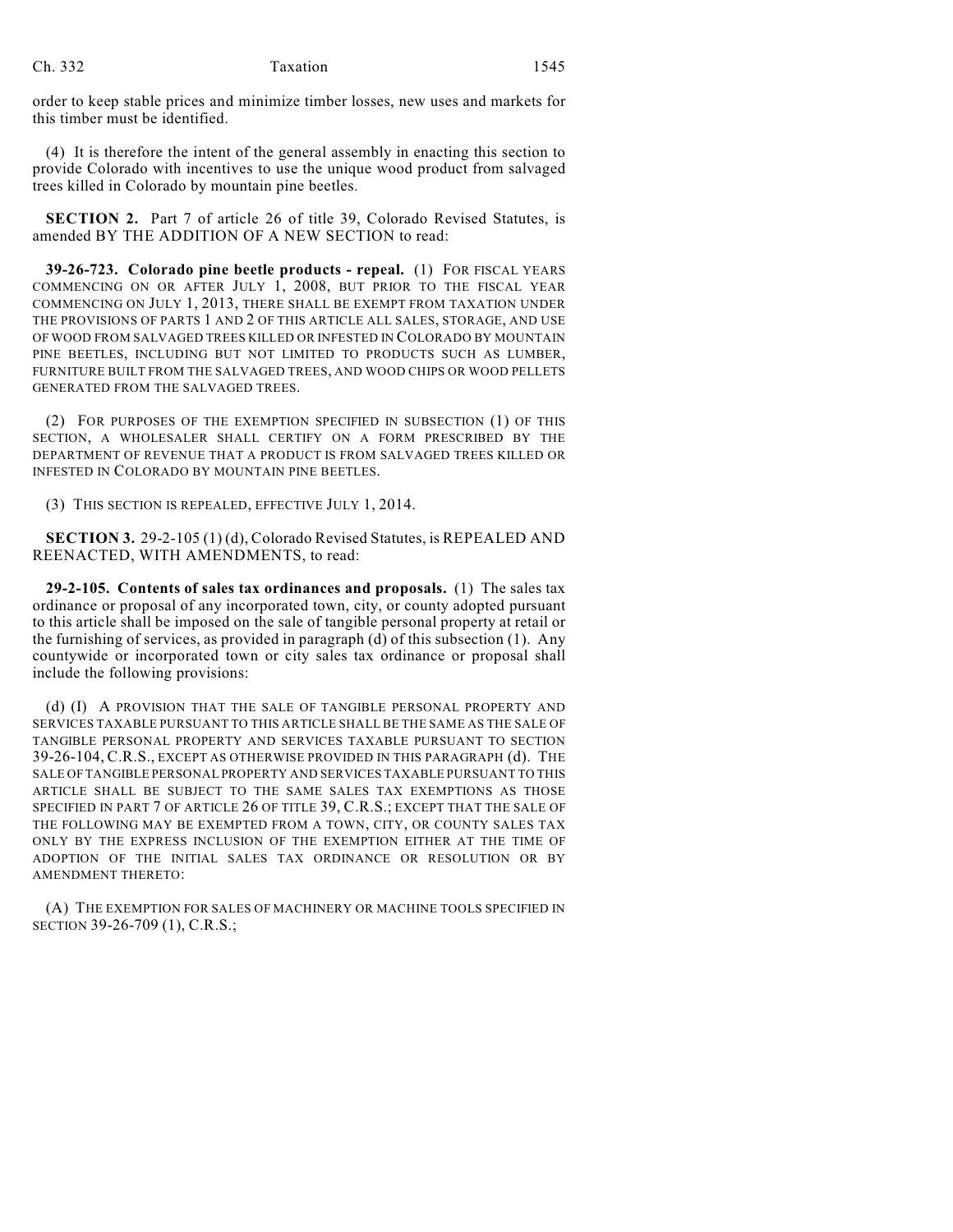(B) THE EXEMPTION FOR SALES OF ELECTRICITY, COAL, WOOD, GAS, FUEL OIL, OR COKE SPECIFIED IN SECTION 39-26-715 (1) (a) (II), C.R.S.;

(C) THE EXEMPTION FOR SALES OF FOOD SPECIFIED IN SECTION 39-26-707  $(1)$  (e), C.R.S.;

(D) THE EXEMPTION FOR VENDING MACHINE SALES OF FOOD SPECIFIED IN SECTION 39-26-714 (2), C.R.S.;

(E) THE EXEMPTION FOR SALES BY A CHARITABLE ORGANIZATION SPECIFIED IN SECTION 39-26-718 (1) (b), C.R.S.;

(F) THE EXEMPTION FOR SALES OF FARM EQUIPMENT AND FARM EQUIPMENT UNDER LEASE OR CONTRACT SPECIFIED IN SECTION  $39-26-716$  (2) (b) AND (2) (c), C.R.S.;

(G) THE EXEMPTION FOR SALES OF LOW-EMITTING MOTOR VEHICLES, POWER SOURCES, OR PARTS USED FOR CONVERTING SUCH POWER SOURCES AS SPECIFIED IN SECTION 39-26-719 (1), C.R.S.;

(H) THE EXEMPTION FOR SALES OF PESTICIDES SPECIFIED IN SECTION 39-26-716 (2) (e), C.R.S.; AND

(I) THE EXEMPTION FOR SALES OF WOOD FROM SALVAGED TREES KILLED OR INFESTED IN COLORADO BY MOUNTAIN PINE BEETLES SPECIFIED IN SECTION 39-26-723, C.R.S.

(II) IF A TOWN, CITY, OR COUNTY SALES TAX EXPRESSLY INCLUDES ANY EXEMPTIONS SPECIFIED IN SUBPARAGRAPH (I) OF THIS PARAGRAPH (d) BY AN AMENDMENT TO THE INITIAL SALES TAX ORDINANCE OR RESOLUTION, SUCH AMENDMENT SHALL BE ADOPTED IN THE SAME MANNER AS THE INITIAL ORDINANCE OR RESOLUTION.

(III) IN THE ABSENCE OF AN EXPRESS PROVISION FOR ANY EXEMPTION SPECIFIED IN SUBPARAGRAPH (I) OF THIS PARAGRAPH (d), ALL SALES TAX ORDINANCES AND RESOLUTIONS SHALL BE CONSTRUED AS IMPOSING OR CONTINUING TO IMPOSE THE TOWN, CITY, OR COUNTY SALES TAX ON SUCH ITEMS.

**SECTION 4.** 29-2-106 (4) (a), Colorado Revised Statutes, is REPEALED AND REENACTED, WITH AMENDMENTS, to read:

**29-2-106. Collection - administration - enforcement.** (4) (a) (I) THE EXECUTIVE DIRECTOR OF THE DEPARTMENT OF REVENUE SHALL, AT NO CHARGE, ADMINISTER, COLLECT, AND DISTRIBUTE THE SALES TAX OF ANY HOME RULE MUNICIPALITY UPON REQUEST OF THE GOVERNING BODY OF SUCH MUNICIPALITY:

(A) IF THE PROVISIONS OF THE SALES TAX ORDINANCE OF SAID MUNICIPALITY, OTHER THAN THOSE PROVISIONS RELATING TO LOCAL PROCEDURES FOLLOWED IN ADOPTING THE ORDINANCE, CORRESPOND TO THE REQUIREMENTS OF THIS ARTICLE FOR SALES TAXES IMPOSED BY COUNTIES, TOWNS, AND CITIES;